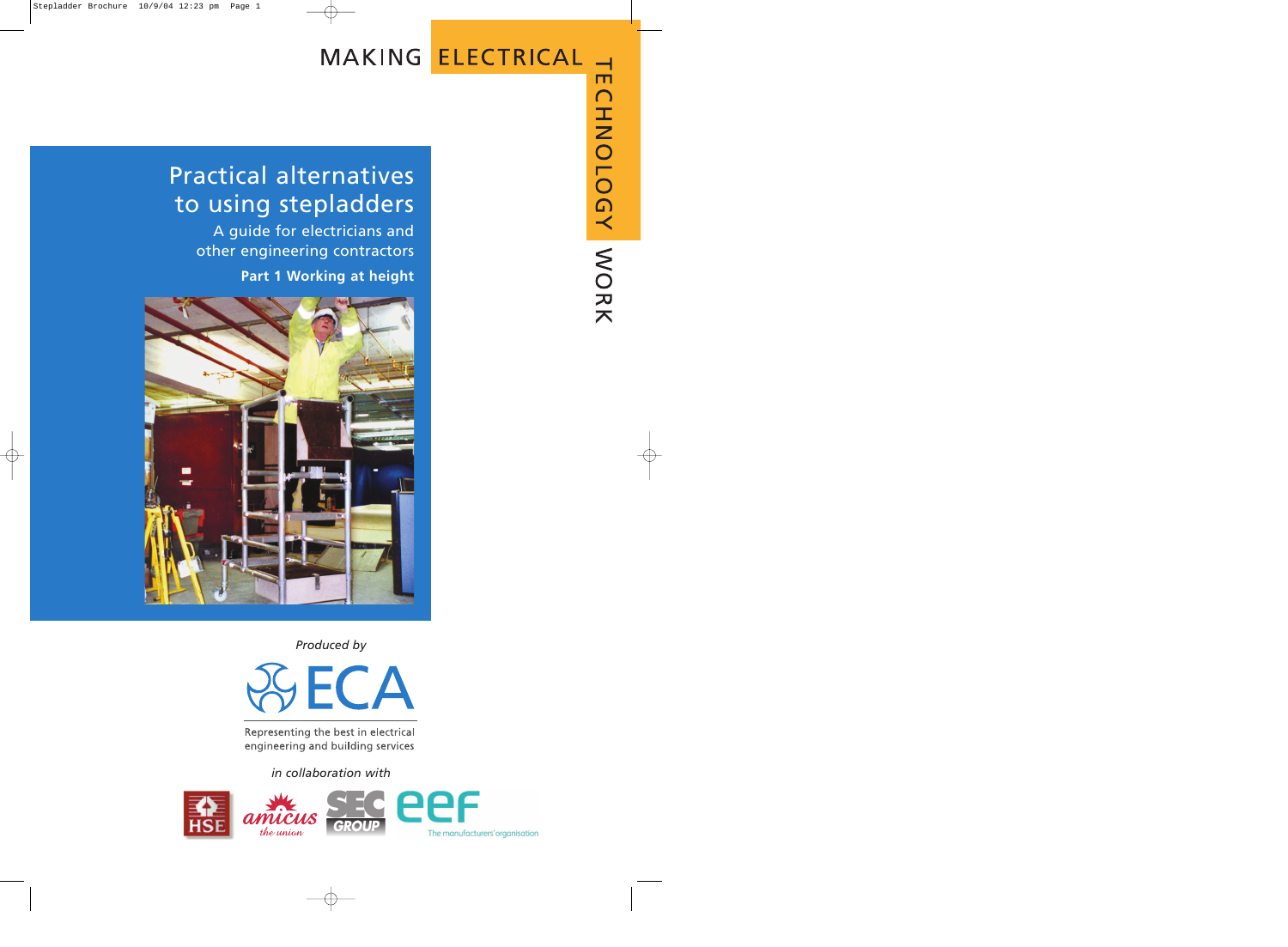# Practical alternatives to using stepladders

A guide for electricians and other engineering contractors Part 1 Working at height

# **Contents**

## **Part 1**

- 1. Introduction
- 2. Planning and risk assessment
- 3. Choosing temporary access equipment
- 4. Competency, training and changing behavior
- 5. Using stepladders

## **Some key messages**

When looking for practical alternatives to steps:

- *• Consider the whole job*
- *• Plan the work*
- *• Keep an open mind about practical alternatives to stepladders (steps)*
- *• Communicate if possible with the client or major contractor -confirm if they have any plans or expectations about access*
- *• While using steps can be justified on a practical basis, you must show you considered the suitability of safer alternatives*
- *• If using steps, be clear as to why you have selected them -you may need to justify it - particularly if there is an accident*
- *• Always consider if the risk of harm can be reduced in any other way before opting for protection by using harnesses.*

#### **DISCLAIMER**

This document provides general information related to the use and selection of stepladders and alternatives to stepladders. All users are responsible under health and safety law to make an assessment of the risks to health and safety of their operations, and how these risks can be suitably controlled. Users of the document are responsible for selecting safe equipment and methods of work for any given workplace situation. Neither the ECA nor any organisation associated with this document is liable in any way for the actions or omissions of users of the document.

However, we welcome comments from users about their own practical experience of working with stepladders, or alternatives to steps, which we will take into account when this and related documents are reviewed.

#### **© ECA 2004**

This document is Part 1 in a two-part series from the ECA on the use of stepladders, and practical alternatives.

It may not be reproduced in whole or part for sale or commercial purposes without the written permission of the Employee Relations Department of the Electrical Contractors' Association. Small extracts may otherwise be reproduced free, provided that the 'Electrical Contractor's Association' is acknowledged as the source.

**Cover Photo** *Podium steps are an increasingly common alternative to stepladders Courtesy Generation Access Ltd.*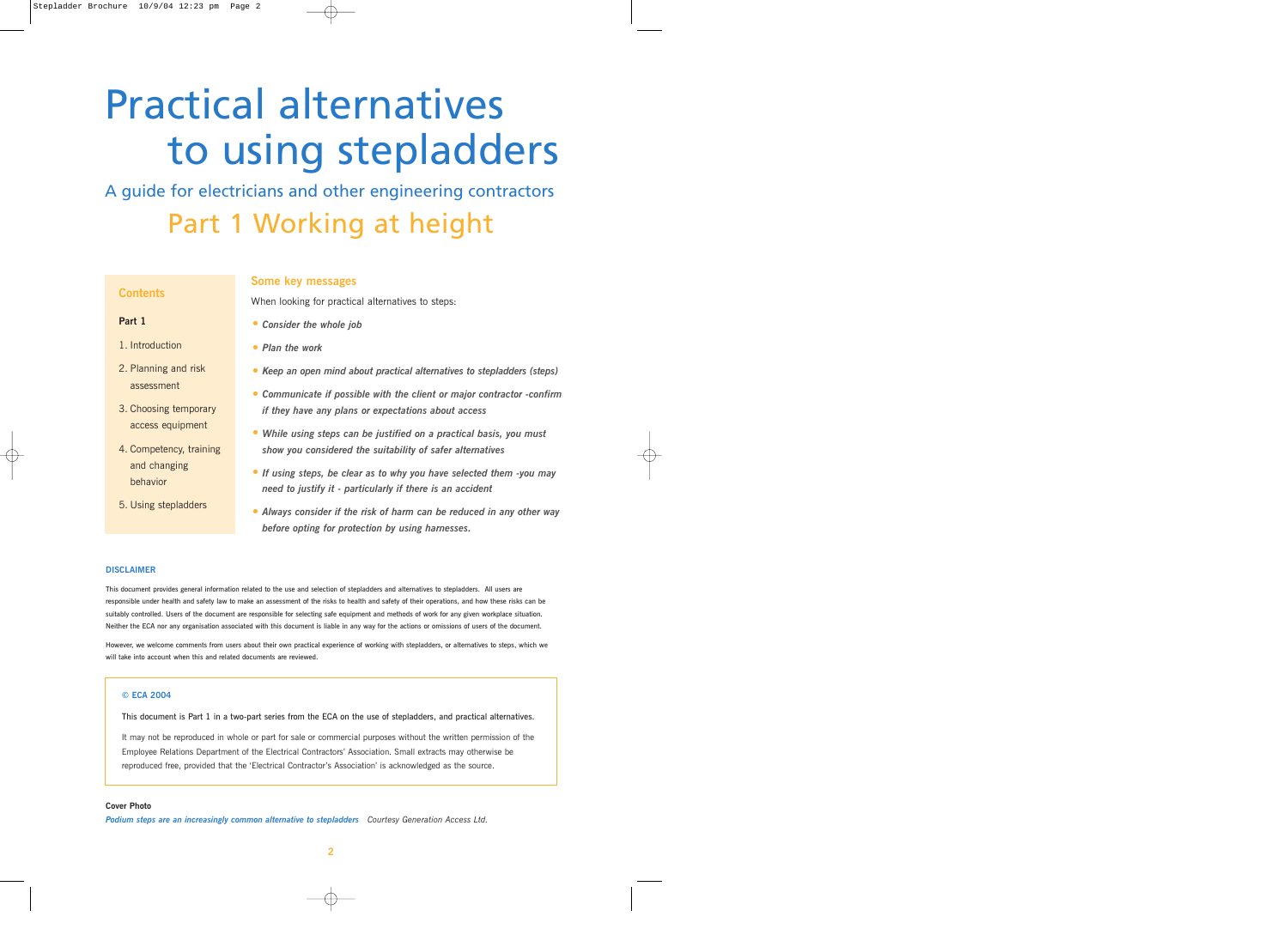# 1. Introduction

ECA statistics show clearly that working at height is a major cause of accidents.

Falls from height lead to serious injuries, not only to electrical contractors but to workers across the specialist engineering contracting industry.

This guide has been produced by the ECA with the support of HSE and others, as part of ECA's ongoing 'ZAP' initiative to reduce accidents at work.

The forthcoming Work at Height Regulations (WAH) will cover work activities where "a fall involving a distance liable to cause injury could occur". Under WAH, this work can include all types of access equipment and work platforms, regardless of the duration a person is at a height, or of the height at which the activity occurs. Significantly for electrical contractors, the regulations include working with *stepladders* ('steps'), whether they are being used as a work platform for maintenance or other tasks, or simply as a means of accessing or leaving work at a different level.

This guide is designed to help contractors (and others) to establish whether stepladders can still be a reasonably practicable solution to the task in hand. For situations where the use of steps is considered the reasonably practicable option, it also looks at how steps should be used to reduce the risk of injury. It complements a second guide that discusses practical *alternatives to stepladders* that are available to contractors.

*"We are aware of the practical challenges faced by contractors as they consider alternatives to steps. This two-part guide will help companies of all sizes to assess the best way to work at height"* 

Alex Meikle FIOSH, Head of Employee Relations, ECA

#### **Are stepladders allowed under WAH?**

Yes, but the Regulations aim to stop them being used as widely as they have been. While stepladders are *not* outlawed by the WAH regulations, opting to use steps must be based on a suitable risk assessment that considers other options for working safely at height. WAH requires contractors to *actively consider whether there are reasonably practicable alternatives.* 

It seems clear that for a range of jobs, the days of "turning up with some steps", without considering the alternatives beforehand, are numbered. Stepladders will still be the preferred method of work for some short or tricky jobs. However, there will be many situations where other means of access to work at height will have to be considered, and *used*.

In addition to the requirements in WAH, many clients/main contractors are telling contractors not to bring steps on-site. The usual background to this is that the client wants to 'stop importing the risk of accidents onto the site'. However, banning stepladders does not remove the hazard -the need to do the job at height - and so both the client and contractor need to agree on suitable alternative equipment, in line with WAH.

*"We need to move on from just using a stepladder because it is in the van to ensuring that the right piece of equipment for the job is used, and used properly"* 

Andrew East, HSE Principal Inspector construction sector

# 2. Planning and risk assessment

The best way of reducing the risk of injury due to falls from height is to reduce the potential for a fall (the hazard) at the design stage. This will usually include talking to the designer, client or major contractor.

Opportunities for reducing risk by *design* should be explored before major building and installation work.

There are also major opportunities for reducing the risk of harm by effective *planning*, in both big and small contracting jobs. Too often, the day-to-day nature of the job means that operatives (and even supervisors) decide that the way to get past problems is to resort to using steps. Issues such as effective sequencing, so that all types of operative can get proper access to the job in hand, are an essential part of planning larger jobs.

Health and safety legislation, including WAH, requires risk assessment to be an integral part of job planning, for all work at height. Unless the client or major contractor has specific requirements, a risk assessment will support the decision to use steps or alternative equipment.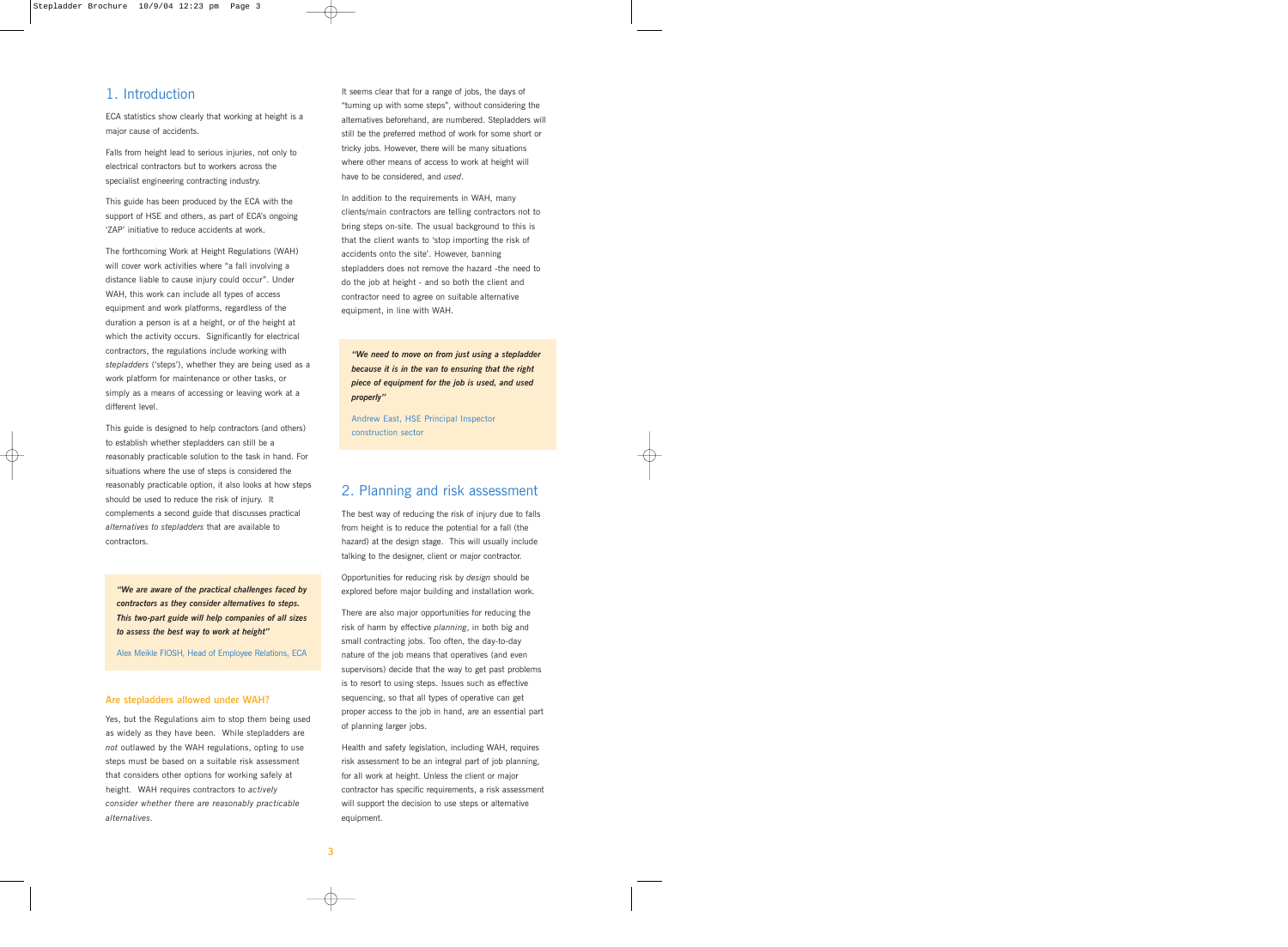#### **Risk assessment**

HSE's guidance to WAH says that risk assessment for work at height should be carried out *before work starts* and it should be proportionate to the risks involved. For simple maintenance tasks, a simple risk assessment before starting work at height will establish if any measures are needed to avoid or reduce the risk of injury.

For bigger jobs, risk assessments for work at height often involve a general assessment at the design or planning stage (which will help with the compilation of a method statement), and then an on-site reassessment before the work actually starts. The risk assessment will help the contractor to decide, and justify, which type of access equipment they are going to use on-site. Anyone who carries out risk assessment should be competent to do so.

Whatever the type of access equipment being considered, WAH says that when conducting a risk assessment, factors to consider include the:

- *• job/task to be done*
- *• duration of the job*
- *• degree of hazard (notably, how high)*
- *• number of people required to undertake the job*
- *• how frequently the job needs to be performed*
- *• equipment to be used (including stability and barriers);*
- *• conditions on site (for example, ground conditions need to be stable and secure enough to support access equipment)*
- *• location, e.g. near site traffic, under live power, near edges etc;*
- *• environment, e.g. temperature, lighting;*
- *• risks that may arise from (for example) transporting, installing and dismantling access equipment;*
- *• competence of workers and the level of training and supervision required*
- *• physical condition of the people involved (e.g. age, fitness, vertigo, etc).*

**Note that although any fall from height can lead to injury, falls from around or over 2m are more likely to be serious or fatal.** If there is an increased risk of injury (such as working near a traffic route or above a dangerous surface), then suitable extra precautions will be required. Housekeeping issues (such as the presence of trailing leads, boxes and other obstructions) should also be considered.

Finally, a risk assessment should consider those who work 'on the tools' and any passers-by.

Key regulations to be aware of when considering work at height include the:

- **Management of Health and Safety at Work Regulations 1999**
- **Forthcoming Work at Height Regulations (expected by early 2005)**

**Provision and Use of Work Equipment Regulations 1998**

**Lifting Operations and Lifting Equipment Regulations 1998**

# 3. Choosing temporary access equipment

Based on the risk assessment, employers must use suitable control measures for reducing the risk of harm from falls, "as far as is reasonably practicable". HSE's guidance to WAH includes a 'hierarchy' (order or preference) of ways to reduce risk. This is:

- *i. eliminate the risk by not undertaking work at height (see section on design and planning). If it is not reasonably practicable to perform the task without working at height then:*
- *ii. assess if there is a "suitable" surface where work can be carried out safely (i.e. there is no risk of causing injury by falling if work at height is carried out). An example of a suitable surface would be a stable platform with suitable guardrails)*
- *iii. if this is not possible, then assess and minimise risks by choosing equipment which allows the work to be done whilst preventing falls; if a risk of a fall still remains;*
- *iv. control any remaining risk of harm by mitigating the effects of any fall (such as the use of an air bag or, with proper training, a harness).*

# **Note that general safety measures such as protective guardrails are preferred to 'personal protective measures' such as safety harnesses.**

It is often very beneficial to exploit suitable *existing* means of access, rather than trying to set up new access. This requires planning, often with others, but it will reduce the risks of setting up equipment.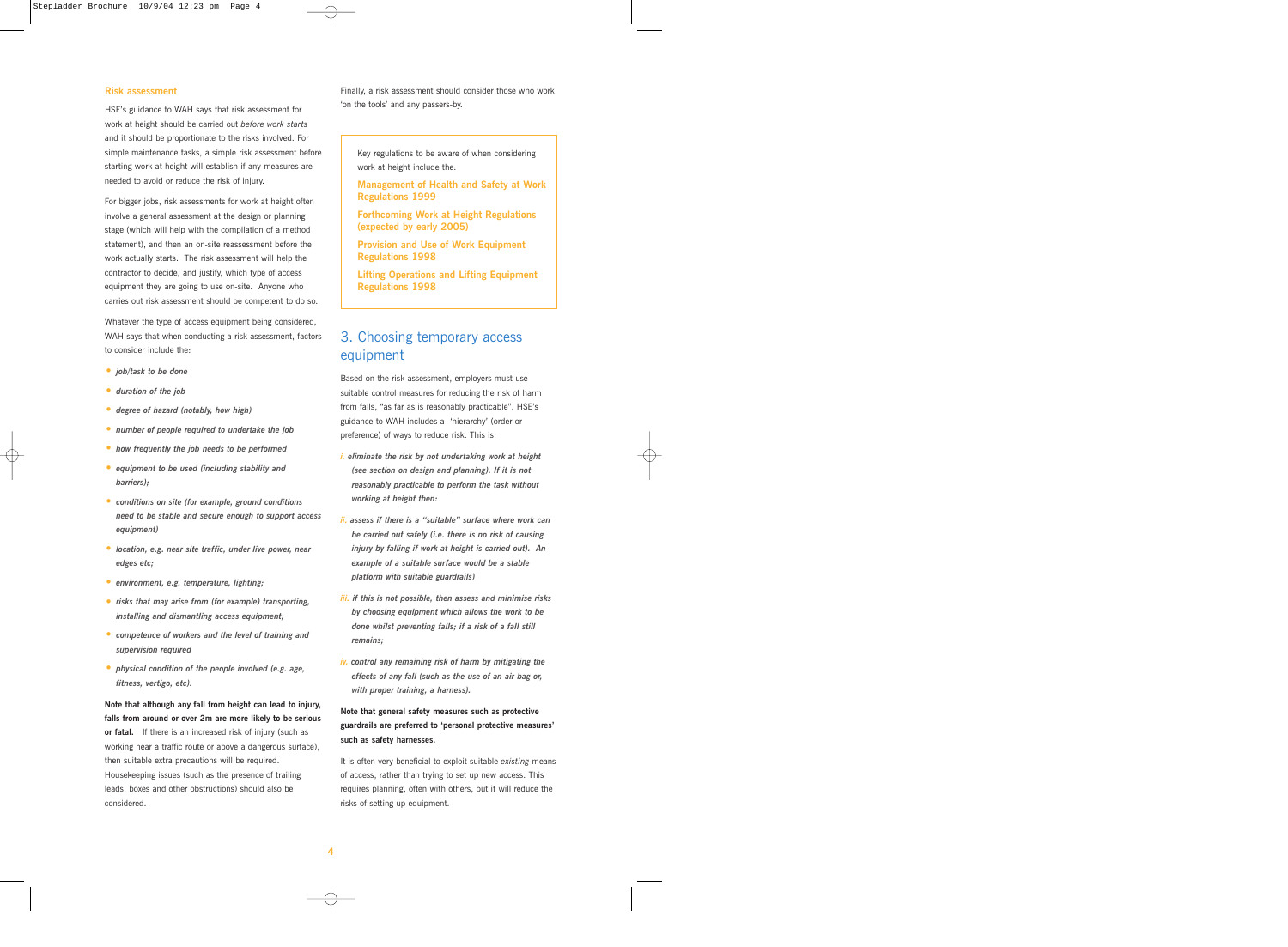*"We are increasingly replacing the use of steps with mobile towers. In open-plan areas towers work well, but they are unsuitable in confined spaces. Both clients and contractors need to match risk assessment with a practical view of the job."* 

Steve Burly, Director, Derry Building Services, Newark

#### **A "suitable work surface"**

As we can see above, the WAH Regulations require work at height to be conducted 'from a suitable (work) surface'. This can also be referred to as a 'working platform'.

Essentially, a suitable 'surface' provides the same security as working from the ground. Guidance to WAH says that access equipment needs:

- *a flat, suitably sized, working platform*
- *barriers or rails*
- *to allow two-hand working*
- *to be stable in use.*

This list helps to explain why steps are not regarded as a suitable for a range of situations, especially long duration work.



*Some alternatives to steps provide high level, work platforms that allow 'two handed' work* Source: Turner Access Systems Ltd.

Guidance to WAH also requires protection against falling off the edge or through a hole. This means that work surfaces should have guardrails and barriers at the appropriate height (usually above waist height), as far as reasonably practicable.

According to the WAH Regulations a "working platform" is any platform used as a place of work or as a means of access to (or egress from) the workplace. This definition includes podium steps and towers but also scaffold cradles, trestles or gantries. Mobile elevating work platforms (MEWPs) such as scissor lifts or self-propelled booms also fall under this heading.

When selecting and using working platforms, ensure that they:

- *• are big enough to allow room to work, safe passage (if needed) and the safe use of equipment and materials;*
- *• don't allow feet to pass through the flooring, or feet and objects to pass over the edge (i.e. toe boards or edge protection must be in place);*
- *• are kept clean and tidy (e.g. dust or rubbish must not build up on platforms)*
- *• are secure.*

*"Many people who have been seriously injured by a stepladder accident find it difficult to bring themselves to use stepladders again. This can have a profound effect on their working lives."* 

Alison Cook, HSE construction inspector

The following advice relates to any temporary access equipment, including towers, podiums and steps.

- *• those who use the equipment should be properly trained and competent*
- *• those who aren't supposed to use the equipment must be clearly advised that they should stay off it*
- *• the equipment should be properly maintained and regularly inspected (particularly if it is used or stored outside).*
- *• the equipment should be inspected visually before use, every day*
- *• ensure light tools are carried in a shoulder tool bag or holster attached to a belt so that both hands are free for climbing*
- *• heavy or bulky loads should not be carried up or down access equipment - lifting equipment should be used instead*
- *• work should not require extended periods in difficult postures.*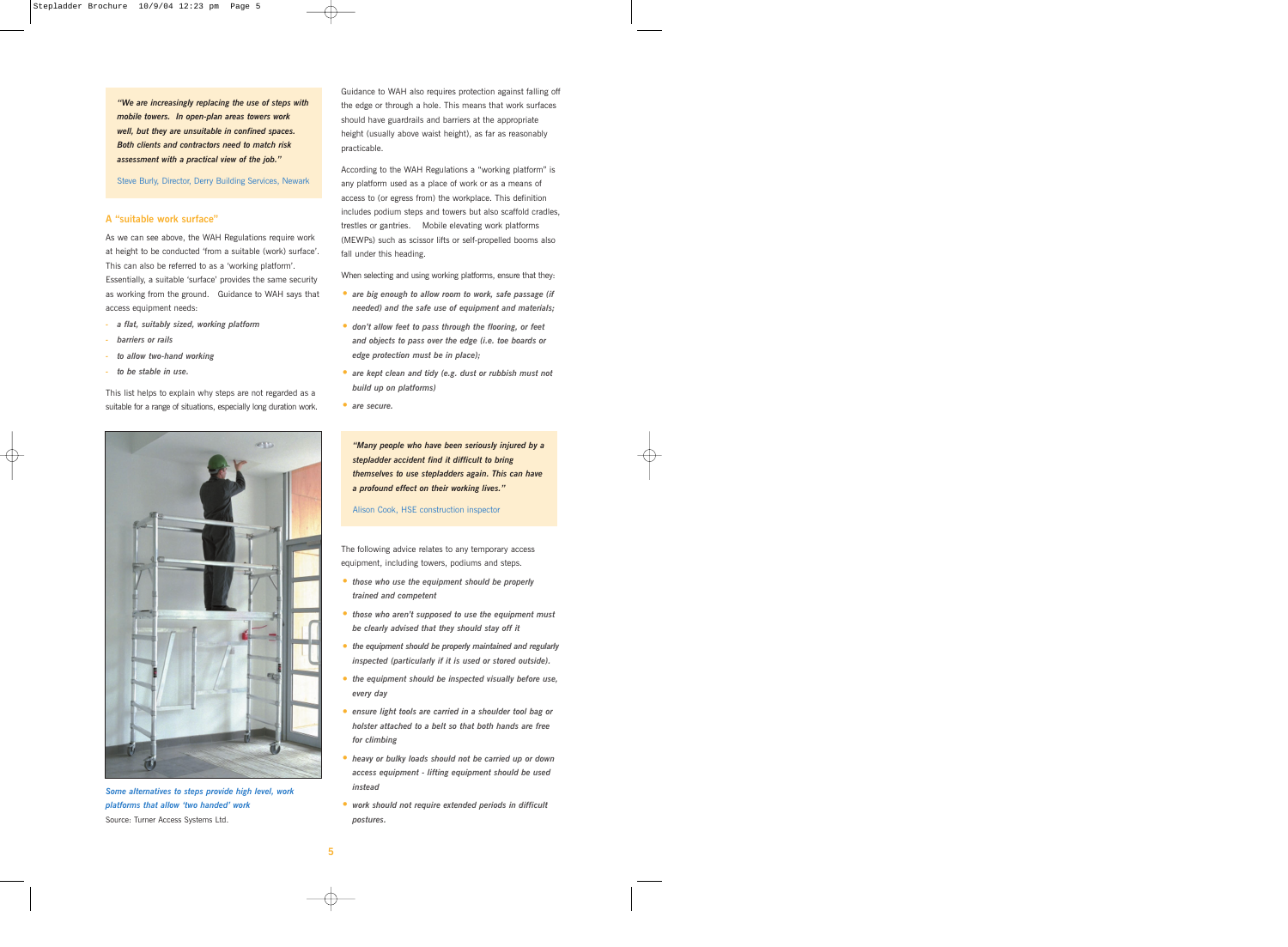Defective access equipment must be reported to the supervisor, be clearly identified, and *not used*.

Metal access equipment, including steps, podiums or towers should not be used if there is the possibility of contact with live overhead electric wires or unprotected electrical equipment.

All access equipment should have a simple safety guide.

# 4. Competency, training and changing behaviour

'Competency' is a blend of training, experience, awareness of risk, and attitude to the job in hand. All supervisors and operatives must be competent to work at height, or be properly supervised by a competent person. Proper information, instruction and training are crucial.

Whatever access equipment is used, operatives must know about its limitations, and if they are required to set up or adjust the equipment, they should be properly trained.

The installation or erection of mobile access towers should only be carried out by (or under the supervision of) a competent person. PASMA (www.pasma.co.uk) sponsors training by authorised trainers. A PASMA standard course covers:



- **1. Introduction to Mobile Access Towers**
- **2. Tower Assembly**
- **3. Stability**
- **4. Safe Use of Towers**
- **5. Repositioning Towers**
- **6. Tower Inspection**
- **7. Care and Maintenance**
- **8. Dismantling Towers**
- **9. Regulations and Standards.**

#### **Managers, supervisors and operatives**

Steps have been around for a very long time. Some operatives may have used virtually nothing else in their working life, so some workers will have a culture and mindset that supports the continued, extensive use of steps.

A major challenge for employers is to persuade workers that there can be a safer -and better - way to do the job. Proper training and instruction, leading by example, and assuring employees that *using a suitable alternative is what you want them to do*, can all help. Over time, alternatives to steps will become more common, but in the next few years, companies will need to actively encourage and ensure the use of safer alternative to steps.

One way of helping to ensure that alternatives to steps are used is to involve employees in your decisions about which equipment to buy or hire. Ask them what sort of equipment they feel most able to work from, and whether they think there are any practical problems.

Part 2 of this guide provides more information on the pros and cons of choosing and using alternatives to stepladders.

# 5. Using stepladders

We have already established that WAH will not ban steps. However, you must consider other practical options for work at height. If you opt for steps, try to ensure that the client or major contractor knows about your choice of access, and agrees it is suitable, before you use it. It can be very expensive to learn, halfway through a job, that the client does not want steps or another type of equipment on-site.

**Note that many ladder accidents happen during work that would have taken under 30 minutes.** A decision to use steps, even for short work, must take the risk of harm from a fall into account (e.g the risk of a fall while carrying out simple fitting is likely to be much lower than cable pulling).

For certain jobs, steps may still be the reasonably practicable option for working at height. WAH says that steps can be used where risk assessment shows that the time and cost involved in using other work equipment\* is not justified because of:

- *• the low risk and short duration of the job, or*
- *• "unalterable practical features" of the work site (such as small doorways or permanently inaccessible floorspace).*

**\*Note that using safer alternatives does not always take longer, or cost more.**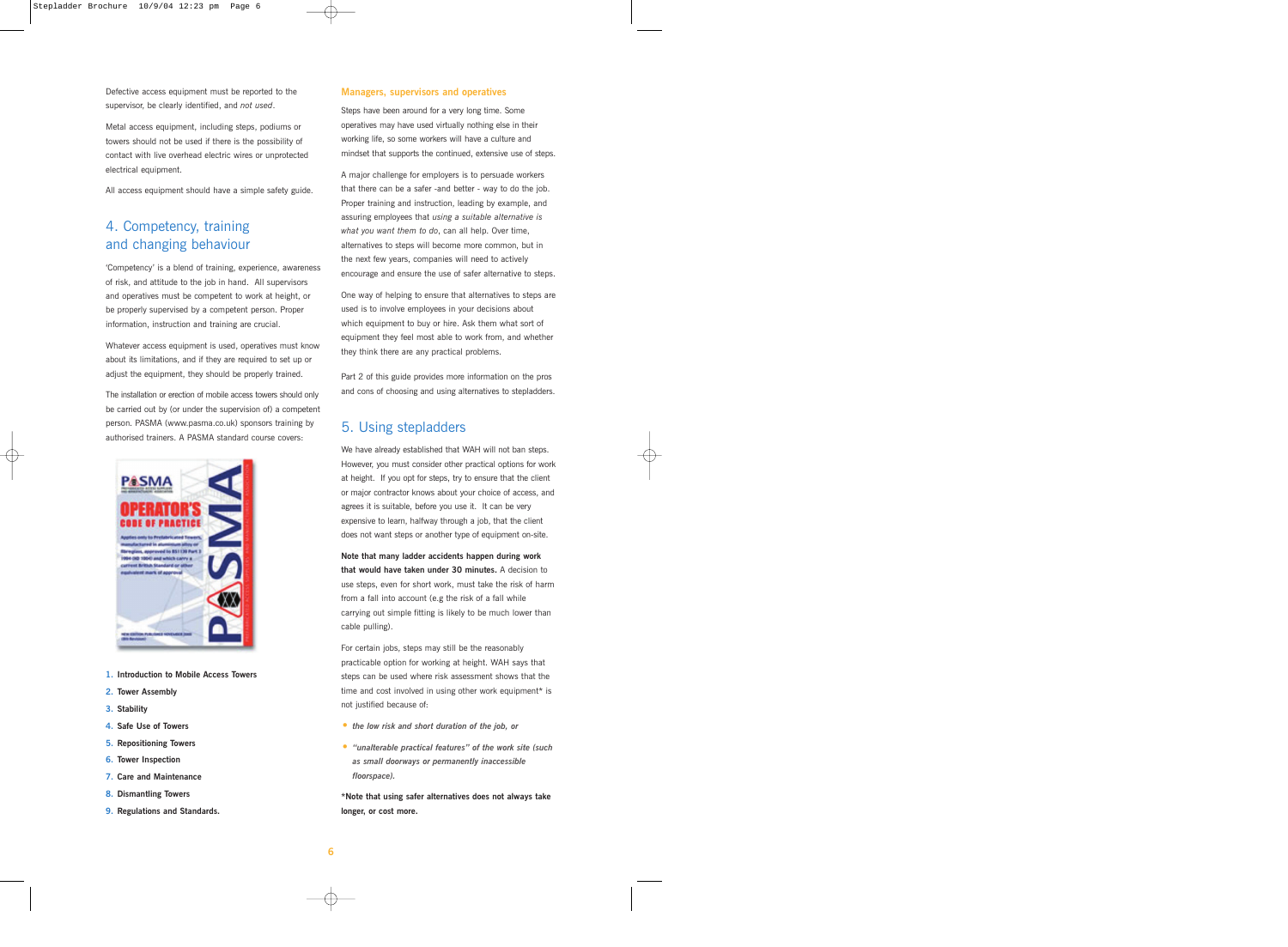

*Quality stepladders will help to reduce accidents when steps are the only means of access*

Source: Bratts Ladders for Haden Young

#### **Working safely from steps**

If stepladders *are* the equipment of choice, then they must be fit for purpose, with good safety characteristics. This means a high degree of stability (notably a wide base), plus a strength and quality that allows the ladder to be a stable means of access or a *short-term* workstation. Many contractors comment/complain that steps are too flimsy for the job in hand. Cheap 'DIY' ladders are unlikely to be suitable for safe professional working.

Many stepladders come with stabilizers and side handrails, to reduce the risk of a fall.

Stepladders are not designed for side loading. Excessive body movement, overreaching or just stepping down from above onto the top of steps can overturn them. They can also be knocked over by people or moving equipment.

Working near the top of a 6-8 step ladder is a significant hazard. A person who falls from the top of a ladder can rotate as they fall, so that their head hits the ground. Falls from lower levels can still cause serious injury. Note that if a worker is taken ill while working at height or becomes dizzy, they can fall from steps more easily than from an enclosed working platform.

An operative should be able to reach the job with their feet *at least* one metre below the top of the stepladder. Marking the steps clearly to indicate the highest acceptable footrest can help, but this should be supported by proper operative awareness and training.

Platforms can allow the worker to face the job, which is safer than twisting or leaning to reach the work. However, the top step of a stepladder should not be worked from, unless the step is a *substantial platform* with accessible and reliable hand holds and good ladder stability. According to HSE, the width of such a platform must be *380mm or more* and the platform must offer handholds *above waist height.* Even then, mainly one-handed work should be carried out. A platform without an accessible handhold can tempt a worker into a *very* unsafe situation, and *should not be used*.

## *"Far from improving safety, a small platform on the top of the steps may tempt operatives into a dangerous situation."*

If steps are used as workstations, HSE guidance says employers should ensure that:

- *a good handhold is always available*
- *in the main, the work only requires one hand (this statement, though long regarded by HSE as good practice, will take on more significance when it is allied to the WAH regulations, and could affect many tasks taking place on ladders)*
- *work can be reached without stretching*
- *- the work does not require excessive body movement (e.g. tugging cables) or lead to sideways loading*
- *the equipment is used in line with manufacturer's instructions*
- *- the ladder is on a firm, level surface*
- *- operatives are not carrying or dealing with awkward or heavy materials.*

Finally, steps should always be in good condition. Check the stiles are not damaged or buckled, no steps are cracked or missing, and that (if fitted) all the safety feet are there. Ensure that employees are aware of any variations in the tread gap -some steps have a 12" rather than 10" gap. Operatives should be trained in how to adjust and use steps, but they should not attempt to repair them.

### **Selected sources of information**

**Height Safe:** Abolutely essential information for people who work at height, from HSE (www.hse.gov.uk/falls/index.htm) HSE video **A head for heights**



*'A head for heights' outlines how practical risk assessment can identify safer ways of working at height (price £29.32 inc. VAT from HSE Books, 01787 881165)*

# **DTI Stepladders User's guide**

(go to: www.dti.gov.uk/homesafetynetwork/dy\_stepladder.htm)